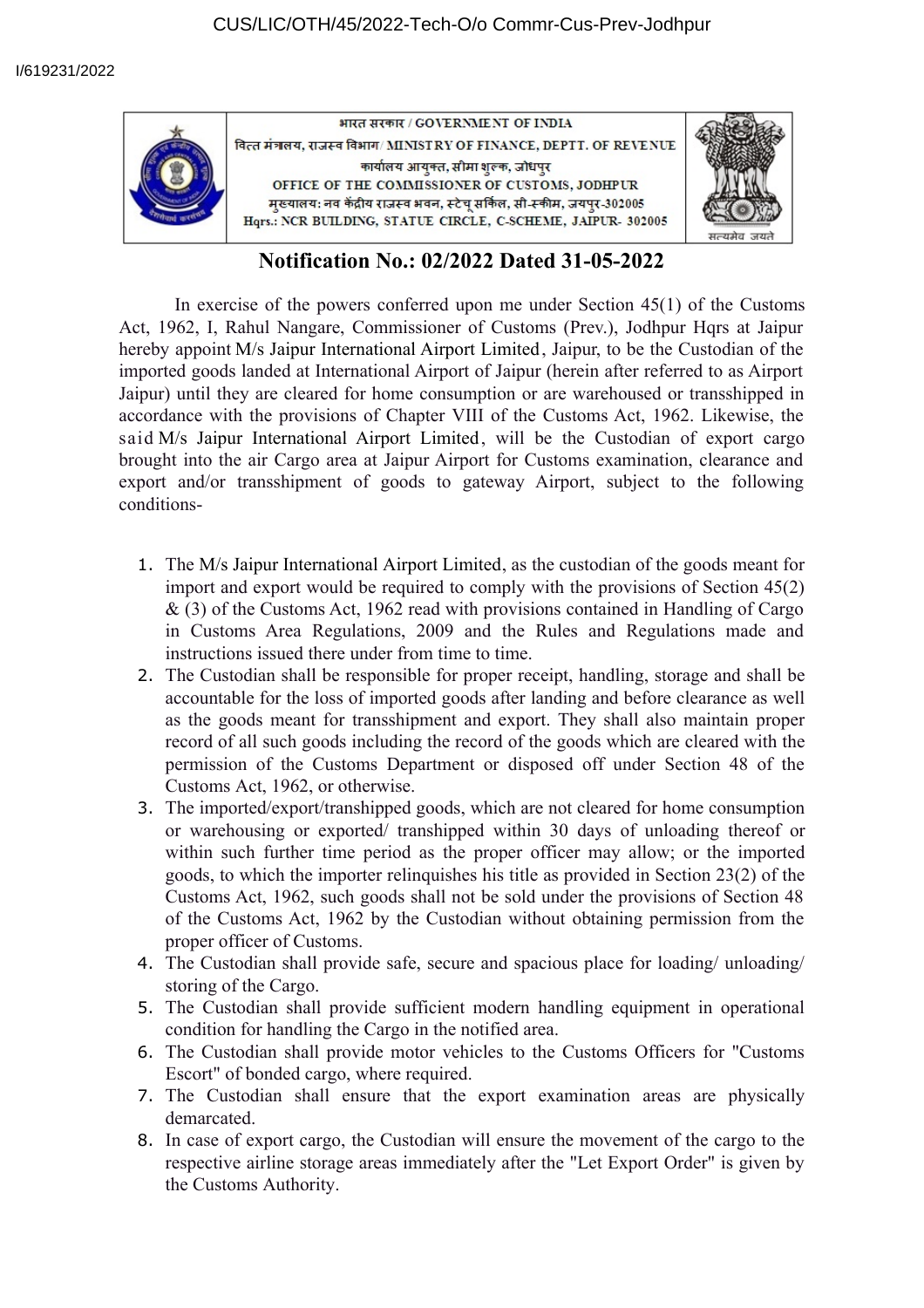- 9. No alteration of the plan in the Customs area etc. shall be made without the concurrence of the commissioner of Customs.
- 10. Insurance of all goods held in the Customs area shall be made by the Custodian.
- 11. The Custodian shall adhere to the provisions of the Customs Act, 1962 and the Rules, Regulations, Notifications, Circulars and Orders issued thereunder, read with the provisions of regulation 6 of the Handling of Cargo in Customs Area Regulations, 2009.
- 12. For proper discharge of duties, the Custodian shall execute a bond equal to the average amount of duty involved in the imported goods and ten percent of value of export goods likely to be stored in the customs area during a period of ten days and in addition to this, the custodian shall execute a separate bond for an amount equal to ten percent of value of export goods, towards the export goods transported from the customs area to any other customs area for export or transshipment. The custodian would also be held responsible for the duty and for other penalties leviable for the goods lost during the transshipment from the said customs area to the gateway port/other customs area.
- 13. The Custodian shall maintain all the customs records for a period of six year. They shall provide a record room in the vicinity for storing all Customs records for a period of six months. Subsequently the records will be transferred by the Custodian to a convenient storage where space shall be provided to keep records for the period of six years. Such place of storage thereafter be intimated to customs and any records, as and when demanded, shall be produced without delay before the proper officer of customs.
- 14. The Custodian shall cooperate with customs in any scheme for automation and technological up-gradation of the facility. The Custodian shall also provide all necessary infrastructures like space for service centre, Computers, Printers, Internet connectivity, UPS etc. related to functioning of EDI systems.
- 15. The Custodian shall be vicariously liable with regard to the acts and omissions or its employees or its agents that are in violation of the Customs Act, 1962 or any other law for the time being in force that is enforced by customs.
- 16. Security of the Customs area shall be the responsibility of the Custodian subject to the prior approval from the Commissioner of Customs for the arrangements. The cost of security has to be borne by the Custodian.
- 17. The Custodian Shall Provide free furnished office space for the Customs Department at the place of clearance.
- 18. The Custodian shall bear the establishment charges, such as electricity, water, etc, of the Customs Staff posted in the said area.
- 19. The Custodian shall make adequate arrangements for sanitary facilities, water supply and other allied facilities, including canteen facility for the officers working in the area.
- 20. The Custodian shall not charge any rent/demurrage on the goods detained by the Customs Department under the Customs Act or any other Law for the time being in force.
- 21. In case the Custodian wants to sublet any of the functions inside the Customs area or connected with the Customs area, the same should be done with prior approval of the Commissioner of customs and Custodian shall remain responsible for the omissions and commissions of the said agency.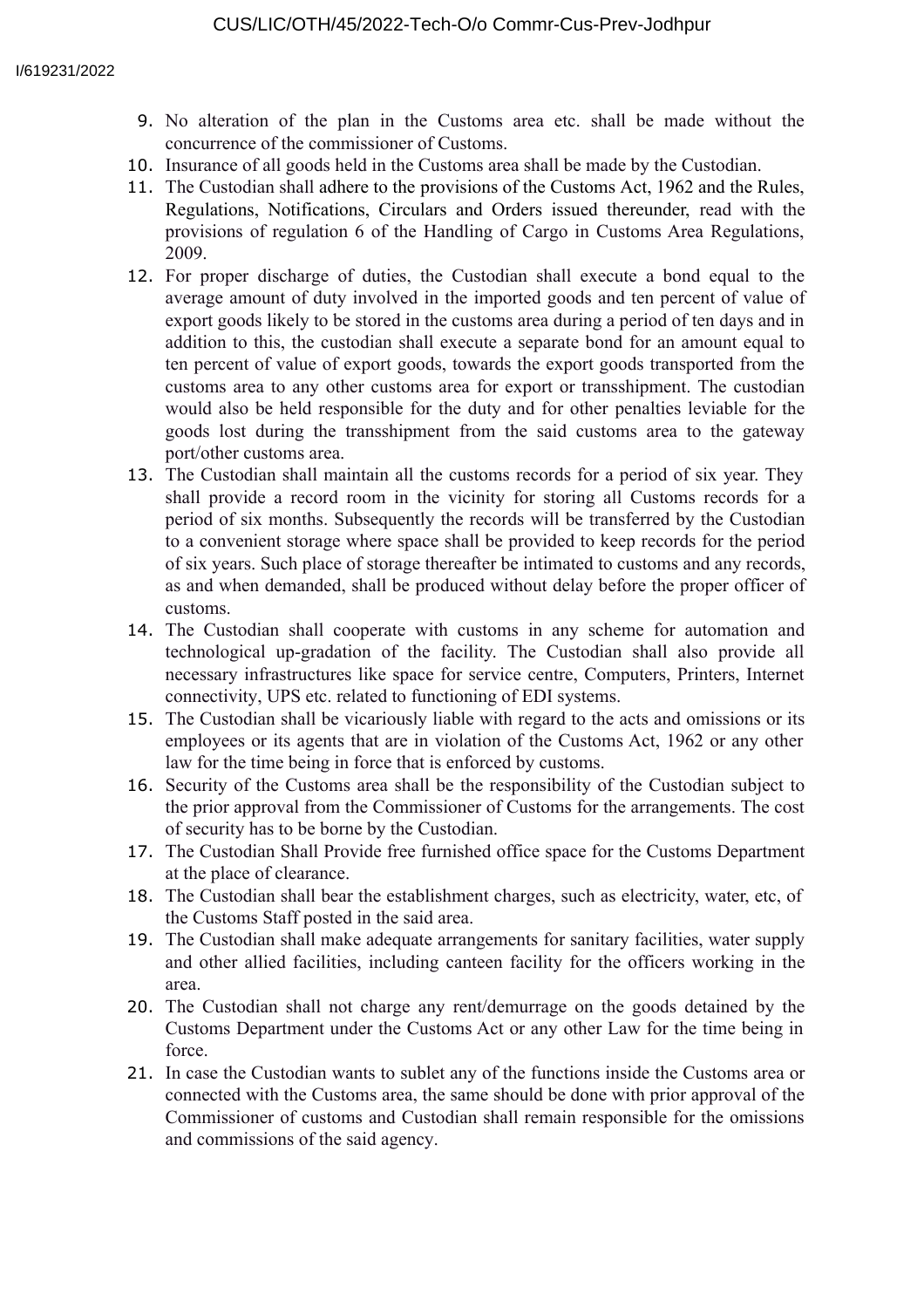## CUS/LIC/OTH/45/2022-Tech-O/o Commr-Cus-Prev-Jodhpur

Duration of the appointment shall initially remain for two years and subject to the satisfaction of the Commissioner of Customs (Prev.), Jodhpur, Hqrs at Jaipur. The Commissioner of Customs shall have the right to terminate the appointment at any time after assigning specific reasons and giving an opportunity to the Custodian to explain his case. The appointment shall be reviewed after 2 years thereafter. This Notification is being issued subject to the strict observation of terms and conditions such instruction/regulations/orders that may be issued time to time. The applicability of this Notification shall come into force on 01.07.2022 .

> **Signed by Rahul Nangare** Date: 31-05-2022 17:57:54 Reason: Approved

**(Rahul Nangare) Commissioner of Customs (Prev.) Jodhpur, Hqrs at Jaipur**